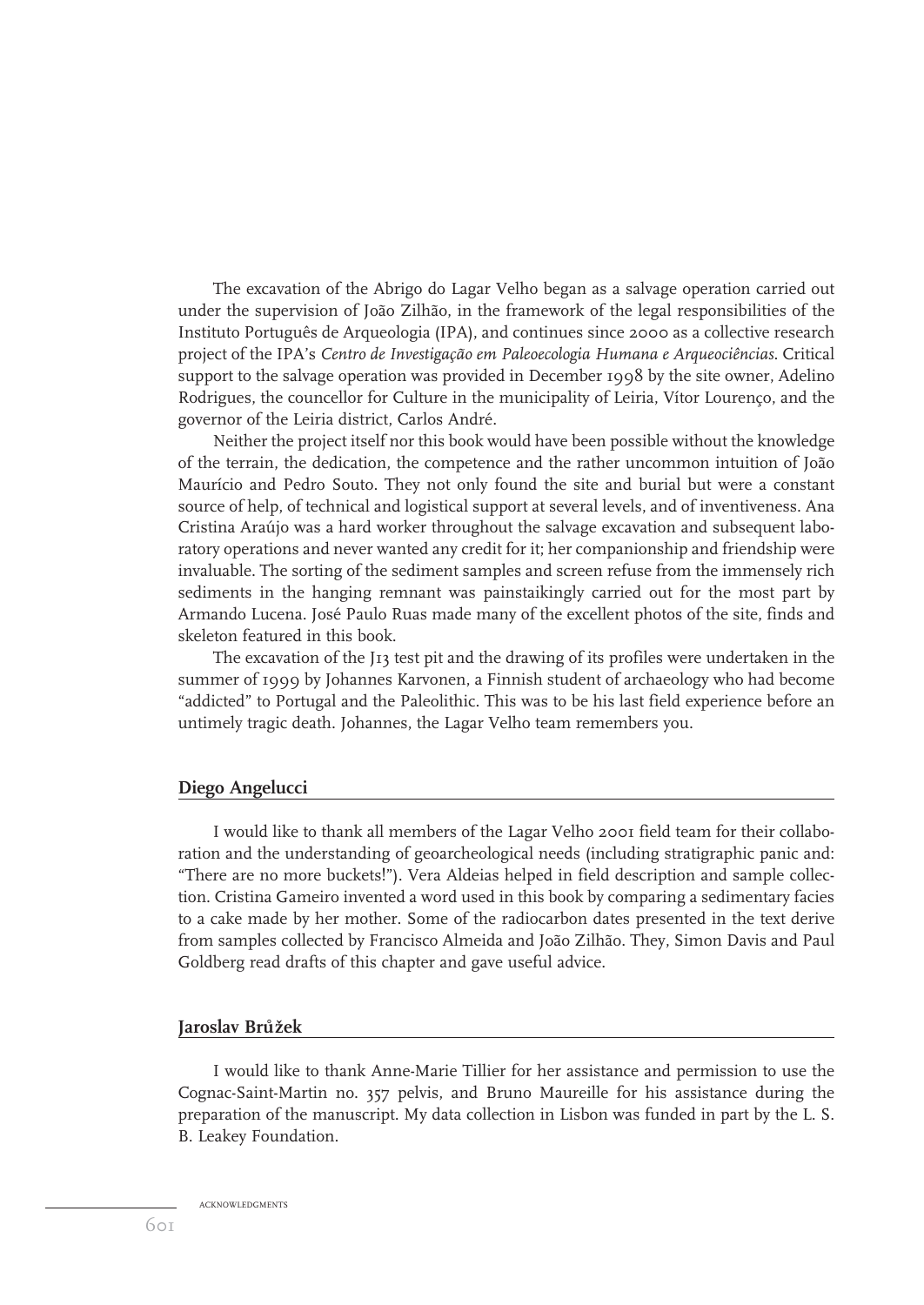## **Cidália Duarte**

I wish to thank Ana Cristina Araújo for helping in the field excavation of Lagar Velho 1. I would like to address a special word to the Radiology and CT scanning team in Hospital Curry Cabral in Lisbon, without whom Lagar Velho 1 would not have been so profoundly analyzed. Dr. Celeste Dias Campos was pivotal in this process, offering us her expertise and friendship.

## **Francisco d'Errico and Marian Vanhaeren**

We thank João Zilhão and Erik Trinkaus for inviting us to study the personal ornaments associated with the Lagar Velho child and for their helful comments on an earlier version of this chapter. Our work in Lisbon would have not been possible without the constant help of Cidália Duarte and Francisco Almeida. Carlos Pimenta located for us the Macedo collection. We are grateful to them and to all the other members of IPA for their friendly welcome and the interest they have shown in the results of our research. David Reid has generously shared with us his knowledge on *Littorina obtusata/fabalis* shells, helped us in determining the *Littorina* associated with the Lagar Velho child, and contributed useful remarks on the manuscript. The reference shell collections were gathered with the help of Rémy Penisson, Laurent Charles, Isabelle Couchoud and Tsenka Tsanova. We dedicate this paper to Maria Cândida and Maria Isabel Consolado Macedo, who have kindly given us access to their invaluable shell collection, as a sign of our admiration for their lifework on Portuguese shells. This study was financed by the L. S .B. Leakey Foundation and by a project led by Francesco d'Errico in the framework of the CNRS/ESF program "Origin of Man, Language and Languages".

### **Robert G. Franciscus**

My contribution to this monograph has been aided by many fruitful discussions with the other contributors to this volume, especially C. Duarte, M. S. Ponce de León, F. Spoor, E. Trinkaus, J. Zilhão, and C. P. E. Zollikofer. Discussions with other colleagues, especially J. J. Hublin, B. Maureille, Y. Rak, F. H. Smith, C. B. Stringer, and T. Yokley have also significantly influenced the research and writing in this chapter. For access to the original fossil subadult material used in this contribution, I am indebted to D. Buisson, J. J. Cleyet-Merle, J. M. Cordy, D. Gambier, D. Grimaud-Hervé, A. Langaney, H. de Lumley, M. H. Marinot, I. Pap, D. Pilbeam, J. Radovčić, Y. Rak, G. Rossi, C. B. Stringer, L. Tagliaferro, M. Teschler-Nicola, A. M. Tillier, B. Vandermeersch, and J. Zias. My sincerest thanks are also extended to the many museum staff members for their courtesy and assistance. My study of fossil human comparative material was supported by grants from NSF (SBR-9312567) and the L. S. B. Leakey Foundation, and study of the Lagar Velho I skeletal remains was made possible through an Old Gold Summer Fellowship from the University of Iowa.

## **Simon W. Hillson**

I acknowledge the support of the L.S.B. Leakey Foundation for research visits to Lisbon and materials. I am also grateful for the help and advice of others, particularly Cidália Duarte, João Zilhão, Erik Trinkaus, Sandra Bond and Kevin Reeves.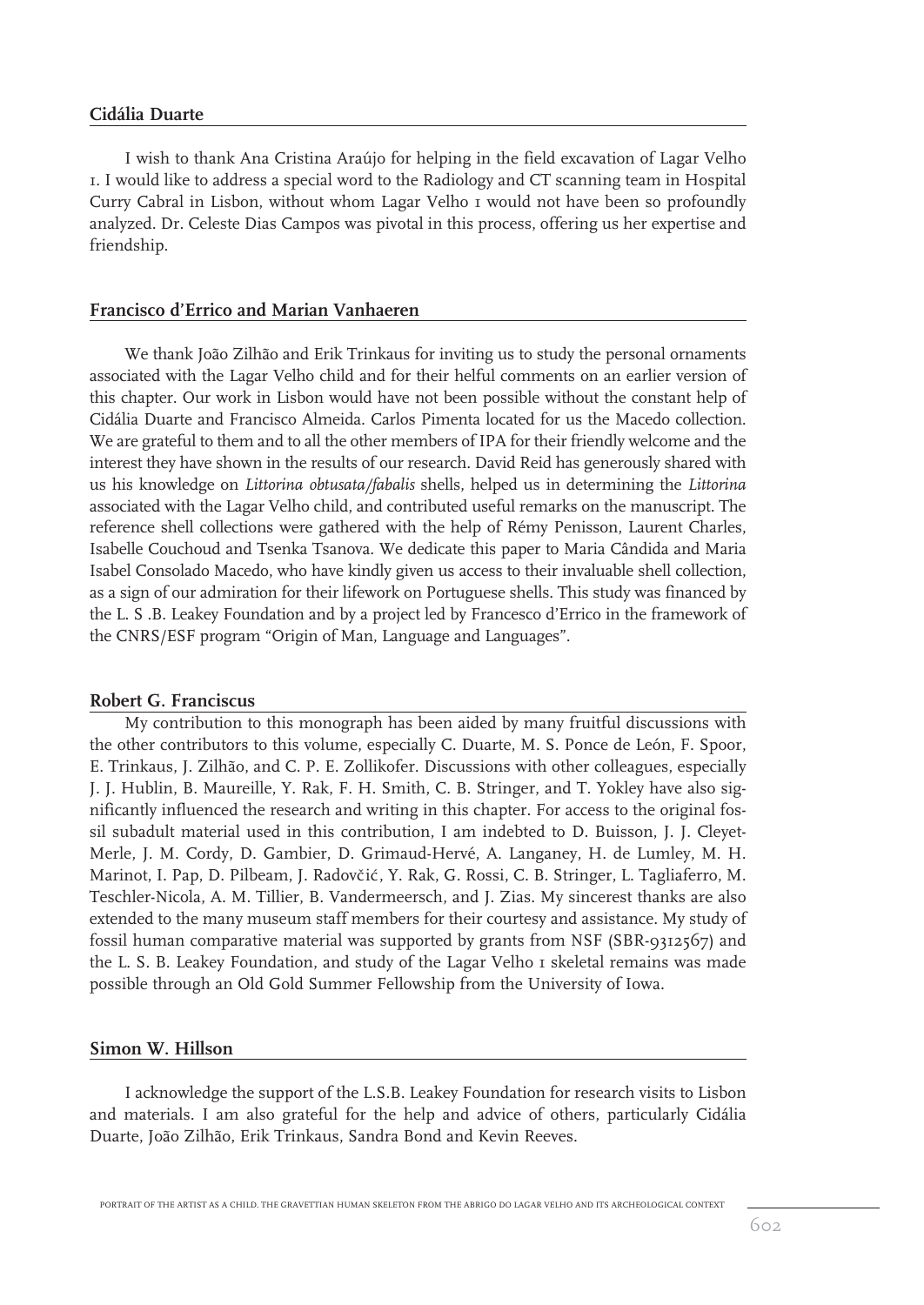## **Trenton W. Holliday**

I wish to thank the L. S. B. Leakey Foundation and Tulane University for their support of this research. I also thank João Zilhão, Cidália Duarte, and Catia Araújo for their help and warm hospitality during my visits to Lisbon. Finally, thanks to my wife Kathleen and the rest of my family for their patience and help during my long research absences from home.

#### **Marta Moreno-García**

I would like to thank Carlos M. Pimenta for identifying the small vertebrate bones and making useful comments.

#### **Christopher B. Ruff**

I would like to thank Roger Siervogel for his assistance in obtaining anthropometric data for the Denver Growth Study sample and for access to radiographs for the sample, Steven Ousley for making available osteometric data for Native Alaskans from the Smithsonian Institute computer archives, Dennis Van Gerven for access to the Kulubnarti skeletal sample, Paul Jamison for his original anthropometric data for Inupiat children, and the Harvard Peabody Museum for permission to CT scan the Pecos Pueblo juvenile sample. Research was supported in part by the Wenner-Gren Foundation, the L. S. B. Leakey Foundation and the National Science Foundation.

### **Fred Spoor**

I am grateful to J. Zilhão, C. Duarte and E. Trinkaus for inviting me to study the bony labyrinth and ossicles of the Lagar Velho 1 specimen. I thank B. Arensburg, M. Braun, C. Dean, J. DePonte, K.H. Höhne, J.-J. Hublin, B. Illerhaus, N. Jeffery, W. Jungers, R. Knapp, R. Kruszynski, K. Kupzcik, J. Moore, P. O'Higgins, A. Pommert, C. Stringer, J. Thompson, E. Trinkaus, G. van Vark, F. Zonneveld and staff of the Department of Radiology of the Curry Cabral Hospital, Lisbon for help with various aspects of this work. The analysis of the Lagar Velho I temporal region was supported in part by the Leakey Foundation.

## **Erik Trinkaus**

My analysis of portions of the Lagar Velho 1 skeletal remains has developed through the innumerable conversations that I have had with colleagues since I first learned of the skeleton in December 1998 and especially following the announcement of its mosaic morphology in April 1999. These colleagues include especially João and Cidália and the other contributors to this volume. Other notable and productive discussions have been had with J. M. Cheverud, J. J. Hublin, J. Phillips-Conroy, D. T. Rasmussen, F. H. Smith, R. J. Smith, C. B. Stringer, M. Teschler-Nicola and B. Vandermeersch. Several individuals have made unpublished primary paleontological and neontological data available, including L. Humphrey, G. E. Krovitz, O. Kondo, F. Mallegni, M. Mednikova, B. Vandermeersch and M. H. Wolpoff,

ACKNOWLEDGMENTS